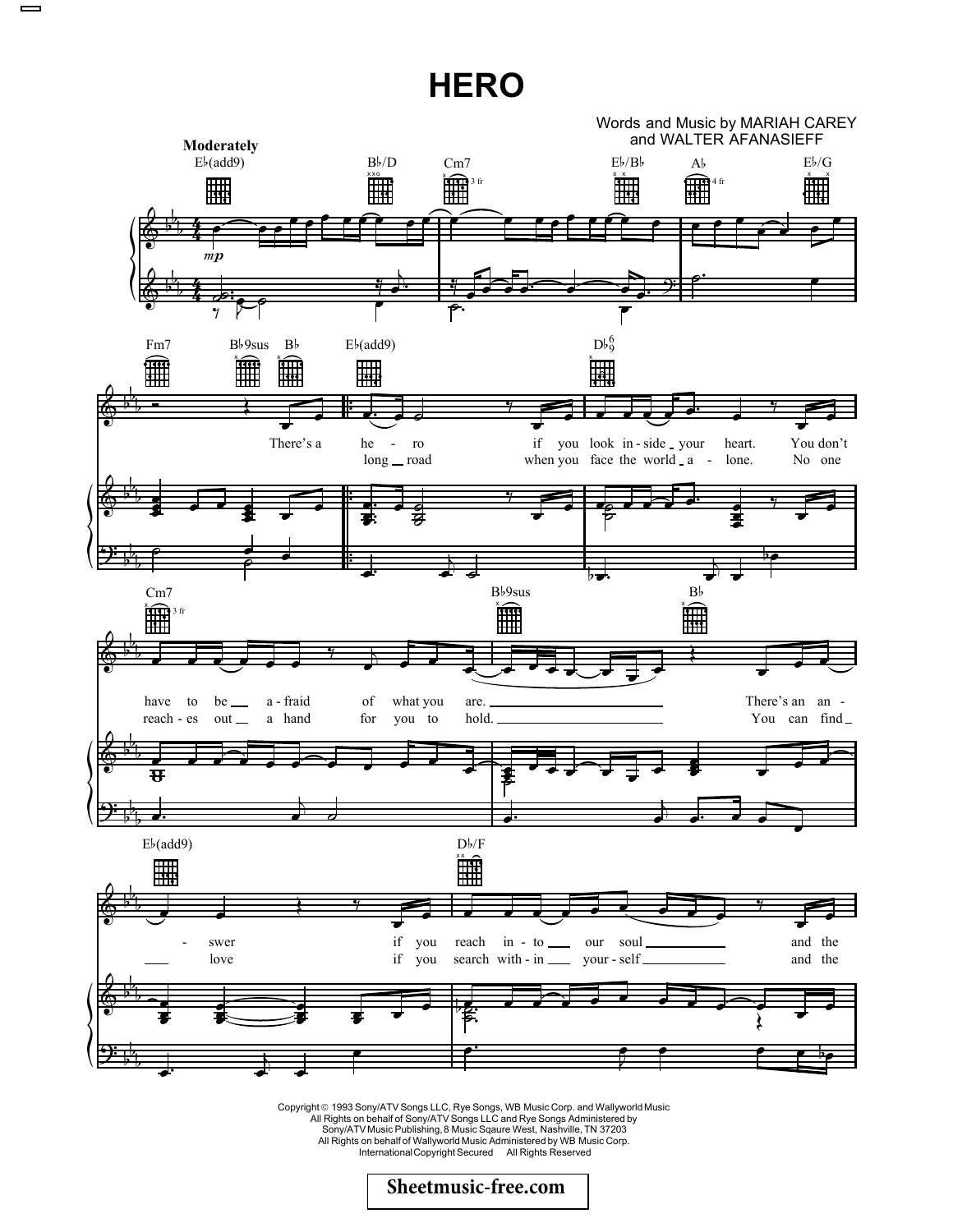

## **[Sheetmusic-free.com](http://sheetmusic-free.com/)**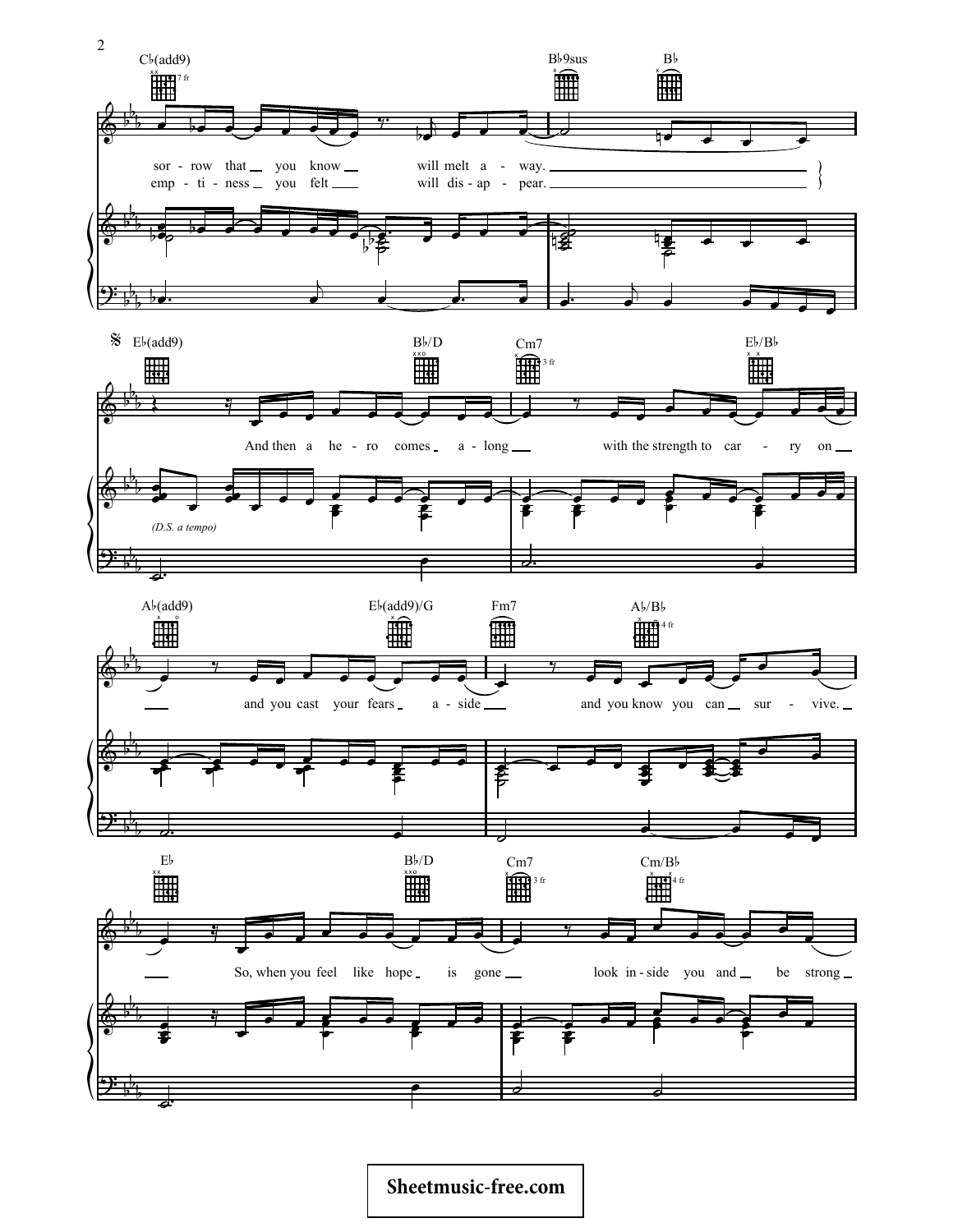

Sheetmusic-free.com

 $\overline{3}$